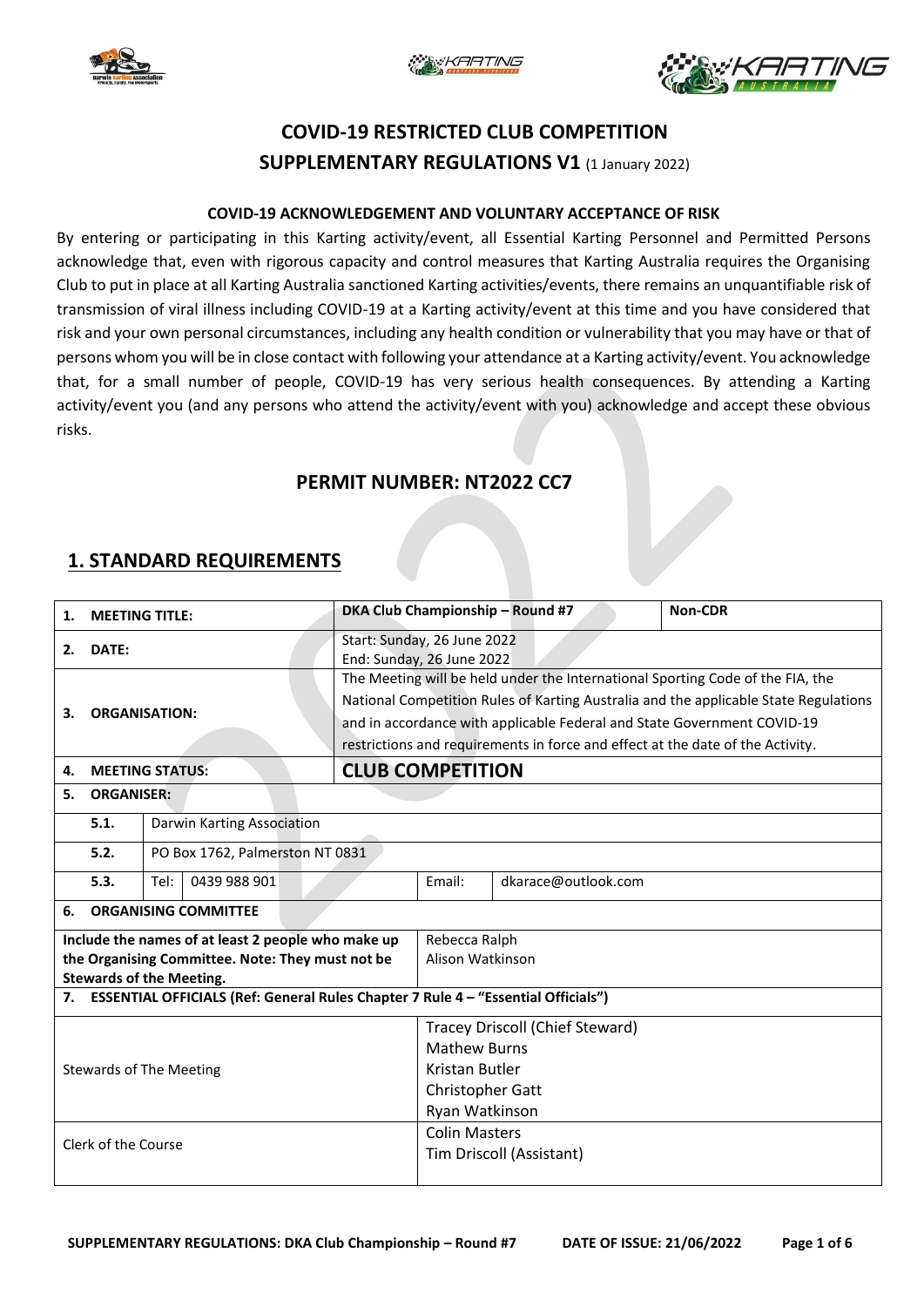





| Chief Scrutineer:                      | Jason Webster                               |  |  |  |
|----------------------------------------|---------------------------------------------|--|--|--|
| Timekeeper:                            | <b>Elizabeth Grosser</b>                    |  |  |  |
| <b>Emergency and Medical Services:</b> | Mathew Burns, Jason Webster, Shane Shewring |  |  |  |
| <b>OTHER OFFICIALS</b><br>8.           |                                             |  |  |  |
| Starter                                | Wayne Lorymer                               |  |  |  |
| <b>Grid Marshal</b>                    | Jenny Taylor                                |  |  |  |
| Flag / Lights Marshal                  | <b>DKA Members</b>                          |  |  |  |
| Scale Marshal                          | Mark Eyre                                   |  |  |  |
| <b>CIRCUIT DETAILS</b><br>9.           |                                             |  |  |  |
| <b>Circuit Name:</b>                   | Darwin Karting Association - Track 4        |  |  |  |
| <b>Circuit Address:</b>                | <b>Hidden Valley Motorsports Complex</b>    |  |  |  |
| <b>Track Length:</b>                   | 1074 Metres                                 |  |  |  |
| <b>Direction Of Racing:</b>            | Clockwise                                   |  |  |  |
| <b>Track Density:</b>                  | 40                                          |  |  |  |
| <b>Notice Board:</b>                   | Out Grid                                    |  |  |  |
| <b>Stewards Office:</b>                | Club House                                  |  |  |  |
| <b>Mechanical Breakdown Lane:</b>      | Will Not be in use at this Meeting.         |  |  |  |
| Parc Fermé:                            | In Grid                                     |  |  |  |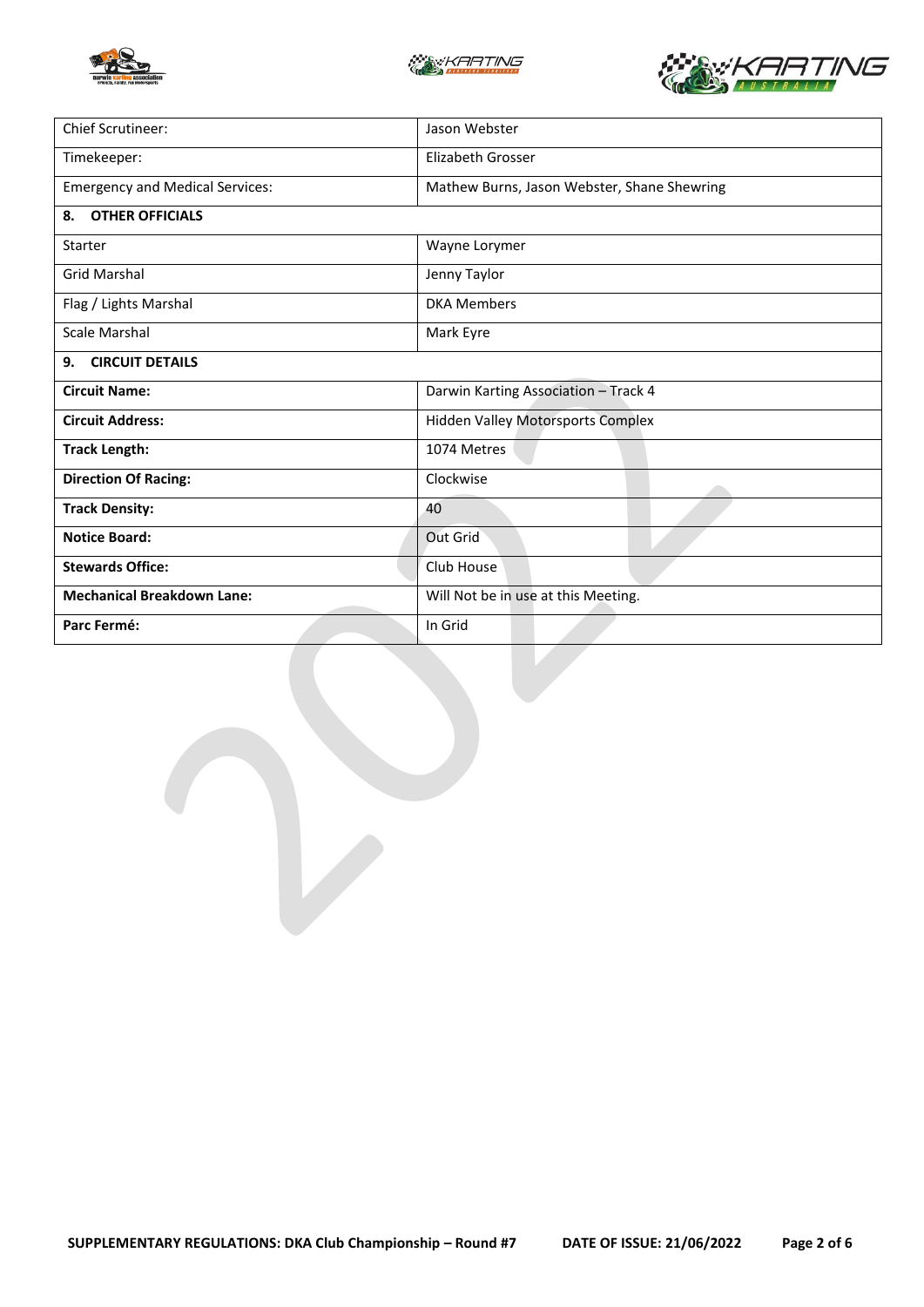





## **2. ADMINISTRATION**

| 1.                                                                     | The number of entries in the Event is strictly limited by Government Directions/Orders.                                              |                                                    |                                                                                     |                      |  |  |  |
|------------------------------------------------------------------------|--------------------------------------------------------------------------------------------------------------------------------------|----------------------------------------------------|-------------------------------------------------------------------------------------|----------------------|--|--|--|
|                                                                        | Pre-entry for the Event is essential. There will be NO ENTRIES ACCEPTED ON THE DAY.                                                  |                                                    |                                                                                     |                      |  |  |  |
|                                                                        | The Competition Groups listed below are permitted to compete at this Meeting.                                                        |                                                    |                                                                                     |                      |  |  |  |
| <b>COMPETITION GROUPS</b><br>2.                                        |                                                                                                                                      |                                                    | Competition Group names as listed in the 2022 Australian Karting Manual Competition |                      |  |  |  |
|                                                                        |                                                                                                                                      |                                                    | Rules Chapter 5 Rule 7 must be used.                                                |                      |  |  |  |
| <b>Competition Group</b>                                               |                                                                                                                                      | <b>Eligible Classes for each Competition Group</b> |                                                                                     |                      |  |  |  |
| Cadet                                                                  |                                                                                                                                      | Cadet 9                                            |                                                                                     | Cadet 12             |  |  |  |
| <b>Junior (Lower Performance)</b>                                      |                                                                                                                                      |                                                    | KA4 - Championship                                                                  |                      |  |  |  |
| <b>Junior (Higher Performance)</b>                                     |                                                                                                                                      | KA3                                                |                                                                                     |                      |  |  |  |
| <b>Senior (Lower Performance)</b>                                      |                                                                                                                                      |                                                    | NT Combined - Light                                                                 | NT Combined - Medium |  |  |  |
| <b>Senior TaG</b>                                                      |                                                                                                                                      |                                                    | <b>TaG 125</b>                                                                      |                      |  |  |  |
|                                                                        | Should any Competition Group reach 80% of the Track Density, the Classes in that Competition Group may be split into two (2) groups. |                                                    |                                                                                     |                      |  |  |  |
| <b>ENTRIES</b><br>3.                                                   |                                                                                                                                      |                                                    |                                                                                     |                      |  |  |  |
| 9:00am 1/06/2022<br>2.1 ENTRIES OPEN:                                  |                                                                                                                                      |                                                    |                                                                                     |                      |  |  |  |
| 2.4 ENTRIES CLOSE:                                                     |                                                                                                                                      | 11:30pm 24/06/2022                                 |                                                                                     |                      |  |  |  |
| <b>ENTRY FEE</b><br>4.                                                 |                                                                                                                                      |                                                    |                                                                                     |                      |  |  |  |
|                                                                        | 3.1 The Entry Fee for each Competition Group at this Meeting including GST including the TDF levy is as follows:                     |                                                    |                                                                                     |                      |  |  |  |
| <b>Competition Group Name</b>                                          |                                                                                                                                      | <b>Entry Fee</b>                                   |                                                                                     |                      |  |  |  |
| Cadet and Junior Groups                                                |                                                                                                                                      |                                                    | \$30                                                                                |                      |  |  |  |
| Senior Groups                                                          | \$35                                                                                                                                 |                                                    |                                                                                     |                      |  |  |  |
| <b>ENTRY PROCEDURE</b><br>5.                                           |                                                                                                                                      |                                                    |                                                                                     |                      |  |  |  |
| 4.1 Each Entry for this Meeting must be made using the CMS as follows: |                                                                                                                                      |                                                    |                                                                                     |                      |  |  |  |
| Log on to your driver information via http://www.karting.net.au/<br>٠  |                                                                                                                                      |                                                    |                                                                                     |                      |  |  |  |
| Click on the licence and entries icon (top centre of the screen)<br>٠  |                                                                                                                                      |                                                    |                                                                                     |                      |  |  |  |
| Click on the "Enter a Race Meeting" icon<br>٠                          |                                                                                                                                      |                                                    |                                                                                     |                      |  |  |  |
| Enter your log on details                                              |                                                                                                                                      |                                                    |                                                                                     |                      |  |  |  |
| Under 'My Details' functions, choose 'Pre Enter Race Meeting'          |                                                                                                                                      |                                                    |                                                                                     |                      |  |  |  |
| Choose the State in which the Meeting is being held<br>٠               |                                                                                                                                      |                                                    |                                                                                     |                      |  |  |  |
| Choose the Club who is the Organiser of the Meeting                    |                                                                                                                                      |                                                    |                                                                                     |                      |  |  |  |
| 4.2 Payment of the Entry Fee can be made as follows:                   |                                                                                                                                      |                                                    |                                                                                     |                      |  |  |  |
| Credit card Payments can be made via CMS using SecurePay ONLY          |                                                                                                                                      |                                                    |                                                                                     |                      |  |  |  |
| Payment at the Track Will Not be accepted.                             |                                                                                                                                      |                                                    |                                                                                     |                      |  |  |  |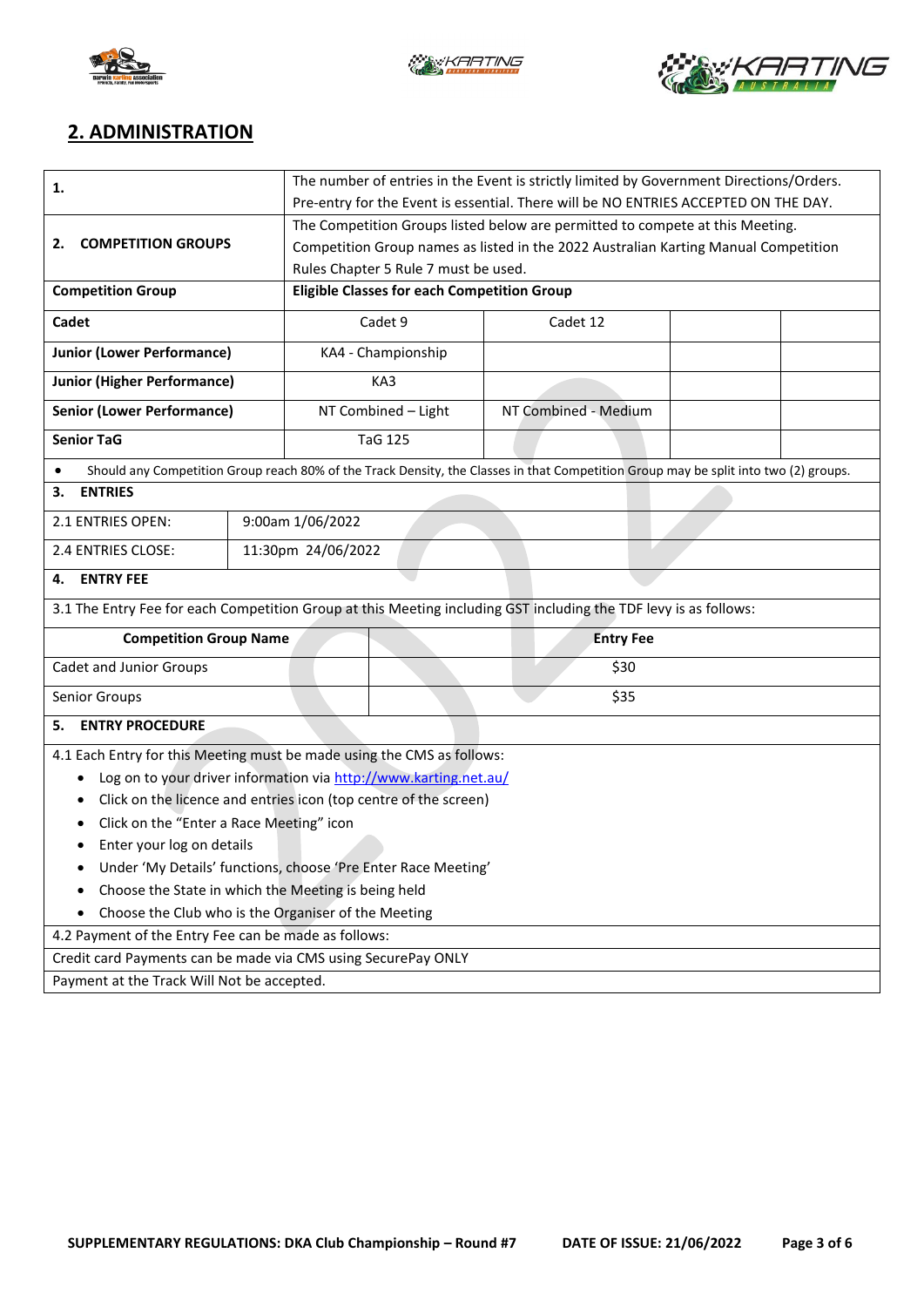



#### **6. MINIMUM ENTRIES**

5.1 4 is the minimum number of pre-entries which must be received for each Competition Group.

5.2 If insufficient entries are received for a Competition Group to form in its own right, the Competition Group must be consolidated in accordance with the Competition Rules Chapter 1 – Rule 9.

#### **7. BRING A MATE SESSION**

6.1 A "Bring a Mate" session Will be conducted at this Meeting.

#### **8. TEAMS COMPETITION**

7.1 Teams Competition Will Not be conducted at this Meeting.

### **3. SPECIFIC COVID-19 RESTRICTION AND MITIGATION REQUIREMENTS**

**COVIDSafe ACTION PLAN** (When required at law) The Club has completed a COVIDSafe Action Plan and submitted it to the relevant State Government Department. All actions identified as being required to be done to create a COVIDSafe Event and Club facility must be carried out prior to and during the Event. **1. PERMITTED AND NON-PERMITTED PERSONS 1.1. No person who has symptoms consistent with COVID-19 (this includes any fever, respiratory symptoms, shortness of breath, sore throat, cough, lack of smell or fatigue) is permitted to attend the Circuit or participate in the Event. 1.2. Any person who starts to feel unwell or to exhibit symptoms of COVID-19 during the Event must immediately avoid contact with all persons at the Circuit and MUST IMMEDIATELY LEAVE the Circuit. 2. SOCIAL DISTANCING AND DENSITY REQUIRMENTS**  2.1. Government prescribed Social Distancing measures must always be observed. **2.2.** The use by Permitted Persons of any indoor facilities is strictly limited by the Density Quotient of the room as included in the Club's COVIDSafe Action Plan. **2.3.** Food service provided at the Event must fully comply with all State Public Health Authority Orders/Directions/Regulations. • Hand Hygiene must be available at all food service outlets. • Regular cleaning in accordance with the Club's COVIDSafe Action Plan MUST be carried out throughout the Event. **3. HYGIENE FACILITIES - TOILET/WASHROOM FACILITIES and HAND SANITISER 3.1** The Club is required to provide facilities to ensure general and sensible hygiene practices are maintained. **3.2** Toilet and washroom facilities at the Circuit must be open and available for use. **3.3** Washroom facilities must be properly equipped with liquid soap, running water and either air hand driers or paper towels. • The toilets and washroom facilities must be cleaned at least once during the day or as otherwise required in accordance with the Club's COVIDSafe Action Plan **3.4** It is strongly recommended that Essential Karting Personnel and Permitted Persons bring their own supply of hand sanitiser for use in accordance with government recommendations in addition to hand sanitiser that is supplied by the Club.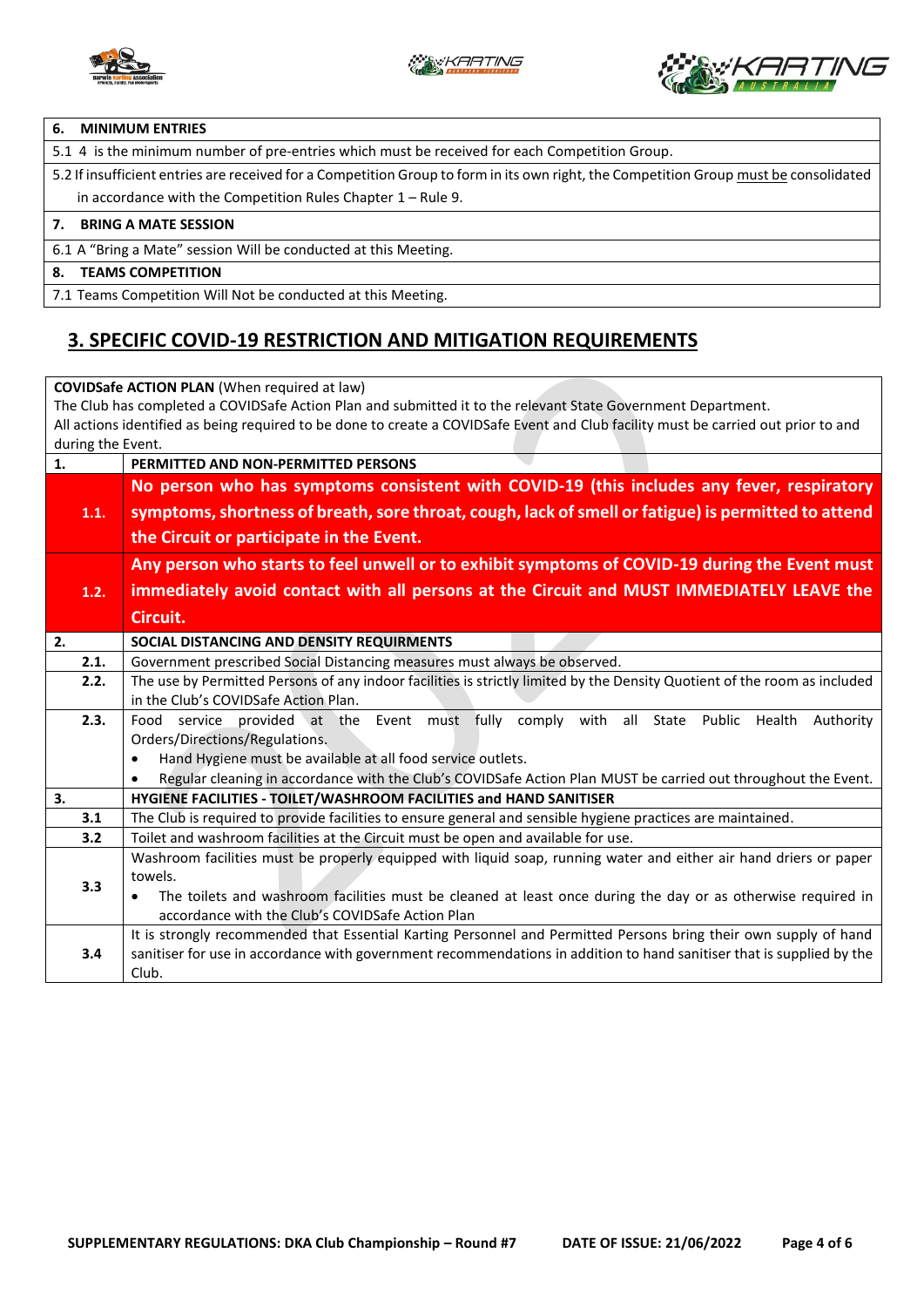





## **4. COMPETITION**

| <b>FORMAT OF RACING - CLUB COMPETITION GROUPS</b><br>1. |                                                                                                                 |                                                                                                 |        |         |        |         |  |  |
|---------------------------------------------------------|-----------------------------------------------------------------------------------------------------------------|-------------------------------------------------------------------------------------------------|--------|---------|--------|---------|--|--|
| 1.1                                                     | 1 Practice session/s of 2 laps will be held.<br><b>Practice</b>                                                 |                                                                                                 |        |         |        |         |  |  |
|                                                         | Qualifying                                                                                                      | There will be Timed Qualifying at this Event.                                                   |        |         |        |         |  |  |
| 1.2                                                     |                                                                                                                 | There will be one (1) Qualifying session of 6 minutes.                                          |        |         |        |         |  |  |
|                                                         |                                                                                                                 | If Timed Qualifying occurs (Order of Karts on the grid must be random - no high/low numbers)    |        |         |        |         |  |  |
| 1.3                                                     | <b>Heats &amp; Final</b>                                                                                        | The system of gridding will be in accordance with State Regulations - Club Competition Format 2 |        |         |        |         |  |  |
| <b>DISTANCES</b><br>2.                                  |                                                                                                                 |                                                                                                 |        |         |        |         |  |  |
| Heat 1                                                  |                                                                                                                 | 10 Laps                                                                                         | Heat 2 | 10 Laps | Heat 3 | 12 Laps |  |  |
| <b>Final</b>                                            |                                                                                                                 | 14 Laps                                                                                         |        |         |        |         |  |  |
| 3.                                                      | <b>ACCESS TO CIRCUIT</b>                                                                                        |                                                                                                 |        |         |        |         |  |  |
| 3.1                                                     | Competitors will be permitted to enter the Circuit from 7:00am on 26/06/2022                                    |                                                                                                 |        |         |        |         |  |  |
| 4.                                                      | <b>DRIVERS BRIEFING</b>                                                                                         |                                                                                                 |        |         |        |         |  |  |
| 4.1                                                     | Driver's Briefing will be conducted before the commencement of Practice.                                        |                                                                                                 |        |         |        |         |  |  |
| <b>SCRUTINEERING</b><br>5.                              |                                                                                                                 |                                                                                                 |        |         |        |         |  |  |
| 5.1                                                     | All Competitors will be required to complete an electronic Scrutineering Form via                               |                                                                                                 |        |         |        |         |  |  |
|                                                         | https://kartingaustralia.wufoo.com/forms/ka-scrutineering-record-darwin                                         |                                                                                                 |        |         |        |         |  |  |
| 5.2                                                     | This form will be submitted to the Race Secretary in an electronic format.                                      |                                                                                                 |        |         |        |         |  |  |
| 6. FUEL                                                 |                                                                                                                 |                                                                                                 |        |         |        |         |  |  |
| 6.1                                                     | PULP and E10 PULP are the only fuels permitted to be used at this Meeting.                                      |                                                                                                 |        |         |        |         |  |  |
| 6.2                                                     | Control Fuel Will be used at this Meeting. Control Fuel to be purchased from PUMA Wishart Road.                 |                                                                                                 |        |         |        |         |  |  |
| 6.3                                                     | Supply details for Control Fuel are:                                                                            |                                                                                                 |        |         |        |         |  |  |
| a)                                                      | Pumamax 98 fuel for use at this Meeting must be purchased from:                                                 |                                                                                                 |        |         |        |         |  |  |
| b)                                                      |                                                                                                                 | Puma - Wishart Rd and Lube Centre                                                               |        |         |        |         |  |  |
|                                                         | 5 Wishart Road, Berrimah, NT, 0828                                                                              |                                                                                                 |        |         |        |         |  |  |
| c)                                                      | Proof of purchase of the fuel must be retained and produced to the Chief Scrutineer or Fuel Tester if required. |                                                                                                 |        |         |        |         |  |  |